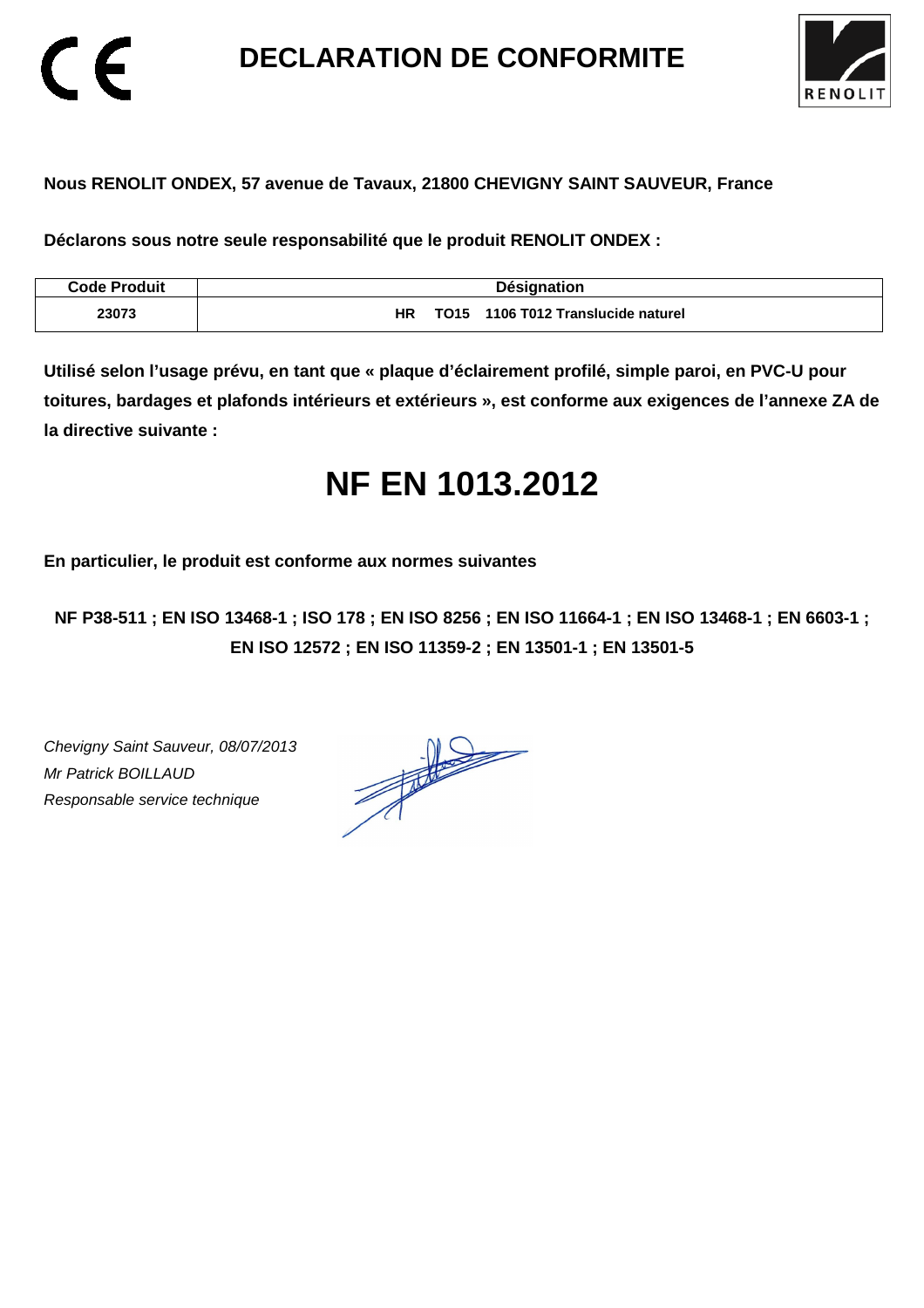

#### -**1. CODE D'IDENTIFICATION UNIQUE DU PRODUIT : 23073**

#### **2. DESIGNATION DU PRODUIT : HR TO15 1106 T012 Translucide naturel**

| <b>Couleur</b>                | Pas d'ondulation<br>et profondeur | Largeur utile | <b>Epaisseur nominale</b> | Type de matériau         | Masse nominale |
|-------------------------------|-----------------------------------|---------------|---------------------------|--------------------------|----------------|
| <b>Translucide</b><br>naturel | TO 15 76/18                       | 988 mm        | $1.10 \text{ mm}$         | <b>PVC NP Bi-orienté</b> | 1.75 kg/ $m2$  |

- **3. USAGE PREVU DU PRODUIT : Plaque d'éclairement profilée, simple paroi, en PVC-U pour toitures, bardages et plafonds intérieurs et extérieurs**
- **4. FABRICANT ET COORDONNEES : RENOLIT ONDEX 57 Avenue de Tavaux 21800 Chevigny-Saint-Sauveur France - Tel : +33 (0) 3 80 46 80 01**
- **5. MANDATAIRE DU FABRICANT :** Non concerné
- **6. SYSTEME D'EVALUATION ET DE VERIFICATION DE LA CONSTANTE DES PERFORMANCES DU PRODUIT :** Système 3
- **7. PRODUIT COUVERT PAR UNE NORME HAMRONISEE :** EN 1013 : 2012
- **8. EVALUATION TECHNIQUE EUROPEENNE :** Non concerné
- **9. PERFORMANCES DECLAREES selon les Spécifications Techniques Harmonisées EN 1013 :**

| Caractéristiques essentielles                                                                      | <b>Performances</b>               |
|----------------------------------------------------------------------------------------------------|-----------------------------------|
| Tolérance Dimensionnelle                                                                           | Conforme                          |
| Perméabilité à l'eau/à l'air                                                                       | Conforme                          |
| Facteur de transmission lumineuse (NF P38-511)                                                     | 54%                               |
| Résistance Mécanique / fléchissement de la plaque                                                  | <b>PND</b>                        |
| Résistance en flexion (ISO 178)                                                                    | <b>101 MPA</b>                    |
| Module d'élasticité en flexion (ISO 178) E                                                         | 4000 MPA                          |
| Coefficient de rigidité E.t <sup>3</sup>                                                           | 6.9 N.m                           |
| Résistance au choc traction (EN ISO 8256)                                                          | 1500 $kJ/m2$                      |
| Variation de l'indice de jaunissement après vieillissement artificiel(EN ISO 11664-1)              | $-15(40)$                         |
| Variation du facteur de transmission lumineuse après vieillissement artificiel<br>(EN ISO 13468-1) | 2% (A0)                           |
| Variation de la résistance en flexion/traction après vieillissement artificiel<br>(EN ISO 8256)    | ≤10% (A0)                         |
| Résistance choc d'un corps dur de faibles dimensions (EN 6603-1)                                   | Conforme                          |
| Résistance choc d'un corps mou grandes dimensions (XP 38-506-1999) Test 1200J                      | Conforme                          |
| Perméabilité à la vapeur d'eau (EN ISO 12572)                                                      | $0.8 \times 10^{-5}$ mg/(m-h-Pa)  |
| Dilatation thermique linéique (EN ISO 11359-2)                                                     | 67 x $10^{-6}$ (K <sup>-1</sup> ) |
| Réaction feu (EN 13501-1)                                                                          | <b>B</b> s1 d0                    |
| Performance feu extérieur (EN 13501-5)                                                             | Ftoit (non testé)                 |
| Emission de substances dangereuses                                                                 | <b>PND</b>                        |
| Résistance aux fixations                                                                           | Avis Technique 5/09-2031          |

#### **10. Les performances du produit identifié aux points 1 et 2 sont conformes aux performances déclarées indiquées au point 9. La présente déclaration des performances est établie pour la seule responsabilité du fabricant identifié au point 4.**

Signé pour le fabricant et en son nom par Patrick BOILLAUD – Responsable Service Technique<br>Chevigny-Saint-Sauveur, le 08 Juillet 2013<br> **Chevigny-Saint-Sauveur, le 08 Juillet 2013 Chevigny-Saint-Sauveur, le 08 Juillet 2013**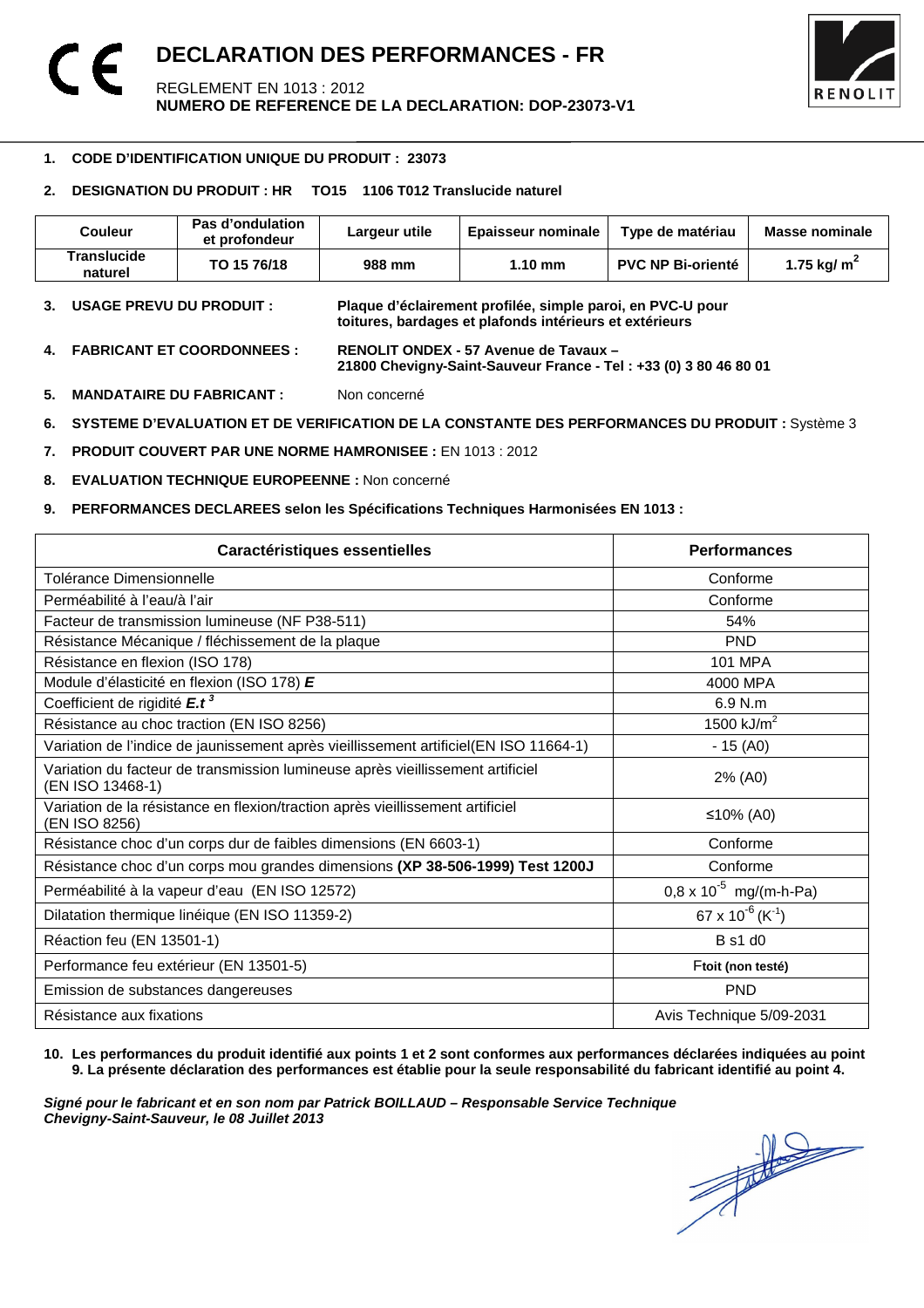# **KONFORMITATSERKLARUNG**



### **Wir RENOLIT ONDEX, 57 avenue de Tavaux, 21800 CHEVIGNY SAINT SAUVEUR, France**

**Erklären unter unserer alleinigen Verantwortung, dass das mit dem RENOLIT ONDEX Produkt:** 

| Produktnummer | <b>Benzeichnung</b>                         |
|---------------|---------------------------------------------|
| 23073         | 1106 T012 Translucide naturel<br>ΗR<br>TO15 |

**den grundlegenden Anforderungen der folgenden Richtlinien entspricht, wenn es nach den Anweisungen des Herstellers bestimmungsgemäss verwendet wird: "Lichtdurchlässige, einschalige, profilierte Platten aus PVC-U für Innen- und Außenanwendungen an Dächern, Wänden und Decken" in Anhang ZA:** 

# **NF EN 1013.2012**

**Insbesondere entspricht es den folgenden Normen** 

**NF P38-511 ; EN ISO 13468-1 ; ISO 178 ; EN ISO 8256 ; EN ISO 11664-1 ; EN ISO 13468-1 ; EN 6603-1 ; EN ISO 12572 ; EN ISO 11359-2 ; EN 13501-1 ; EN 13501-5**

Chevigny Saint Sauveur, 08/07/2013 Mr Patrick BOILLAUD Leiter der technischen Abteilung

 $\epsilon$ 

 $\frac{1}{\sqrt{2}}$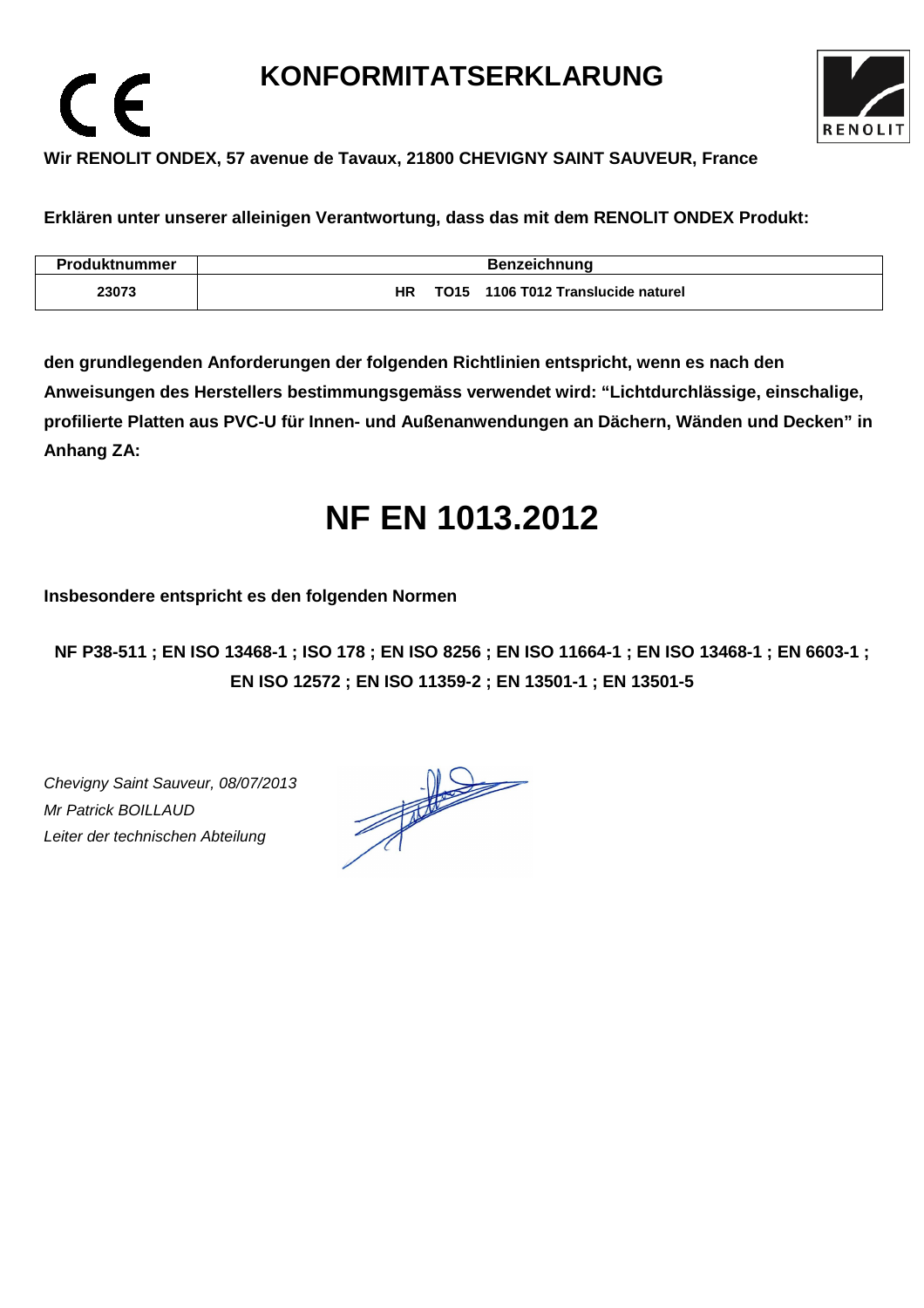### **LEISTUNGSERKLÄRUNG - DE**  NORM EN 1013 : 2012 **REFERENZNUMMER DER EKLÄRUNG: DOP-23073-V1**



#### **1. EINZIGER IDENTIFIKATIONSCODE DES PRODUKTES: 23073**

#### **2. PRODUKTBEZEICHNUNG: HR TO15 1106 T012 Translucide naturel**

| Farbe                | Rippenbreite der Wellung<br>und Profilhöhe | <b>Baubreite</b> | Dicke (mm)        | Materialtyp                                       | Nenn-<br><b>Flächengewicht</b> |
|----------------------|--------------------------------------------|------------------|-------------------|---------------------------------------------------|--------------------------------|
| transparent<br>natur | TO 15 76/18                                | 988 mm           | $1.10 \text{ mm}$ | biaxial gerecktes<br>Hart-PVC ohne<br>Weichmacher | 1.75 kg/ $m2$                  |

**3. VORGESEHENE VEWENDUNGSZWECKE: Lichtdurchlässige, einschalige, profilierte Platten aus PVC-U**  für Innen- und Außenanwendungen an Dächern, Wänden und Decken

**4. HERSTELLER UND ANSCHFRIFT: RENOLIT ONDEX - 57 Avenue de Tavaux - 21800 Chevigny-Saint-Sauveur Frankreich - Tel : +33 3 80 46 80 01** 

- **5. BEVOLLMÄCHTIGTER DES HERSTELLERS:** Nicht zutreffend
- **6. SYSTEM ZUR BEWERTUNG UND ÜBERPRÜFUNG DER LEISTUNGSBESTÄNDIGKEIT:** System 3
- **7. FÜR DIESES PRODUKT GILT DIE HARMONISIERTE NORM:** EN 1013 : 2012
- **8. EUROPÄISCHE TECHNISCHE BEWERTUNG:** Nicht zutreffend
- **9. ERKLÄRTE LEISTUNGEN gemäß harmonisierten technischen Spezifikation EN 1013:**

| <b>Wesentliche Eigenschaften</b>                                                                    | Leistungen                               |  |
|-----------------------------------------------------------------------------------------------------|------------------------------------------|--|
| Maßtoleranzen                                                                                       | <b>Bestanden</b>                         |  |
| Wasser-/Luftdurchlässigkeit                                                                         | <b>Bestanden</b>                         |  |
| Lichttransmissionsgrad (NF P38-511)                                                                 | 54%                                      |  |
| Biege-/Zugfestigkeit (EN ISO 178)                                                                   | <b>PND</b>                               |  |
| Biegespannung (ISO 178)                                                                             | <b>101 MPA</b>                           |  |
| Biege-Elastizitätsmodul (ISO 178) E                                                                 | 4000 MPA                                 |  |
| Steifheitsfaktor E.t <sup>3</sup>                                                                   | 6.9 N.m                                  |  |
| Zug- Schlagfestigkeit (EN ISO 8256)                                                                 | 1500 $kJ/m2$                             |  |
| Änderung des Gelbwertes nach der künstlichen Alterung (EN ISO 11664-1 ou<br>EN ISO 11664-2)         | $-15(40)$                                |  |
| Änderung des Lichttransmissionsgrades nach der künstlichen Alterung, (EN<br>ISO 13468-1 ou 13468-2) | 2% (A0)                                  |  |
| Änderung der Biege-/Zugfestigkeit nach der künstlichen Alterung, (EN ISO 178)                       | ≤10% (A0)                                |  |
| Schlagbeanspruchung durch kleinen, harten Körper (EN 6603-1)                                        | <b>Bestanden</b>                         |  |
| Schlagbeanspruchung durch großen, weichen Körper                                                    | <b>PND</b>                               |  |
| Wasserdampfdurchlässigkeit (EN ISO 12572)                                                           | $0.8 \times 10^{-5}$ mg/(m-h-Pa)         |  |
| Lineare thermische Ausdehnung (EN ISO 11359-2)                                                      | 67 x 10 <sup>-6</sup> (K <sup>-1</sup> ) |  |
| Klasse des Brandverhaltens (EN 13501-1)                                                             | <b>B</b> s1 d0                           |  |
| Klasse des Brandverhaltens von außen (EN 13501-5)                                                   | F Dach (nicht getestet)                  |  |
| Freisetzung gefährlicher Stoffe                                                                     | <b>PND</b>                               |  |
| Beständigkeit gegenüber Befestigungen                                                               | Zulassung Z 14.4. 1-4                    |  |

#### **10. Die Leistungen des Produktes gemäß den Nummern 1 und 2 entspricht den erklärten Leistungen nach Nummer 9. Verantwortlich für die Erstellung der Leistungserklärung ist allein der Hersteller gemäß Nummer 4.**

**Unterzeichnet für den Hersteller und im Namen des Herstellers durch Patrick BOILLAUD – Leiter der technischen Abteilung Chevigny-Saint-Sauveur, den 08. Juli 2013**

 $\frac{1}{\sqrt{2}}$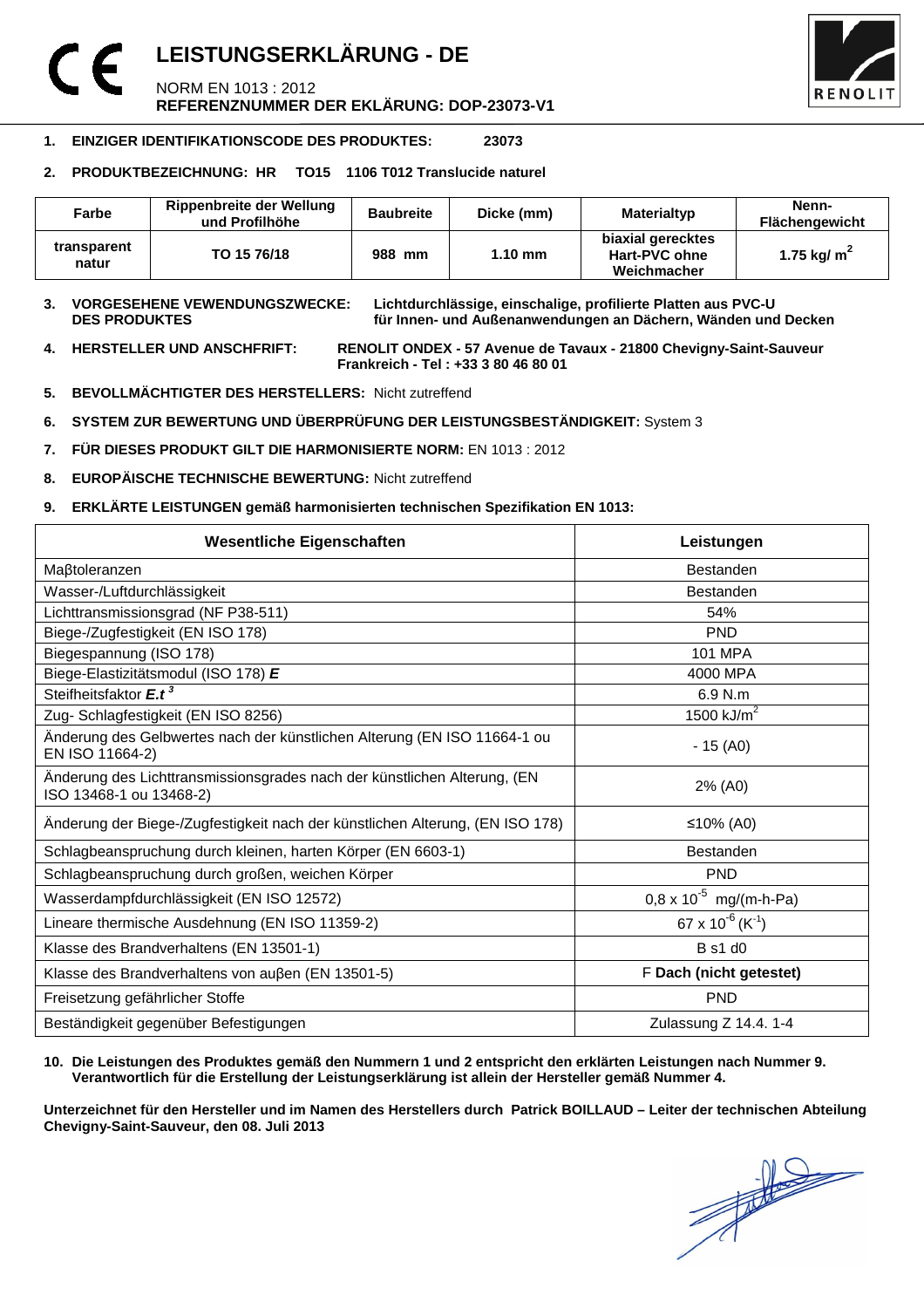# **DECLARATION OF CONFORMITY**



### **We RENOLIT ONDEX, 57 avenue de Tavaux, 21800 CHEVIGNY SAINT SAUVEUR, France**

**Declare under our sole responsability that the RENOLIT ONDEX product:** 

| <b>Product Code</b> | <b>Designation</b>                              |
|---------------------|-------------------------------------------------|
| 23073               | <b>HR</b><br>TO15 1106 T012 Translucide naturel |

**When used according to its instruction as, "light transmitting single skin profiled PVC-U sheet for internal and external roofs, walls and ceilings", complies with the essential requirements of the following directive in ZA Annex:** 

# **NF EN 1013.2012**

**In particular it complies with the following standards** 

**NF P38-511 ; EN ISO 13468-1 ; ISO 178 ; EN ISO 8256 ; EN ISO 11664-1 ; EN ISO 13468-1 ; EN 6603-1 ; EN ISO 12572 ; EN ISO 11359-2 ; EN 13501-1 ; EN 13501-5**

Chevigny Saint Sauveur, 08/07/2013 Mr Patrick BOILLAUD Technical services manager

CE

 $\frac{1}{\sqrt{2}}$